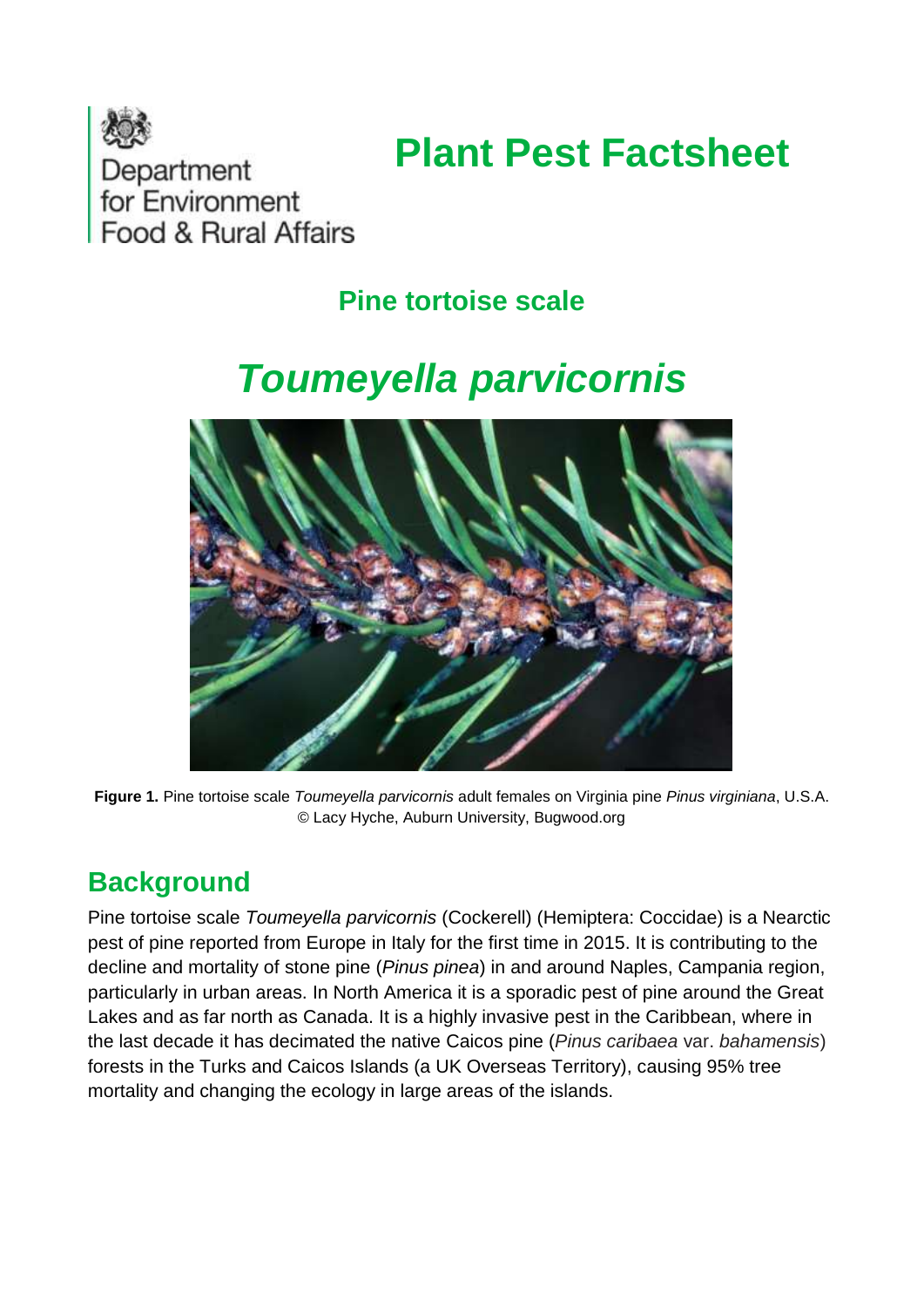

**Figure 2.** *Toumeyella parvicornis* immatures on *Pinus pinea* needles, Italy © C. Malumphy



**Figure 3.** *Toumeyella parvicornis* teneral adult females, U.S.A. © Albert Mayfield, USDA Forest Service, Bugwood.org



**Figure 4.** *Toumeyella parvicornis* teneral adult female covered in a dry powdery wax, Italy © C. Malumphy



**Figure 5.** *Toumeyella parvicornis* male wax tests (protective covers), Italy © C. Malumphy



**Figure 6.** Bark-feeding adult female *Toumeyella parvicornis* are globular, the small orange dots are first instars; on *Pinus sylvestris*, U.S.A. © Jill O'Donnell, MSU Extension, Bugwood.org



**Figure 7.** Needle-feeding adult female *Toumeyella parvicornis* are elongate-oval and moderately convex; on *Pinus caribaea*, Turks and Caicos Islands © C. Malumphy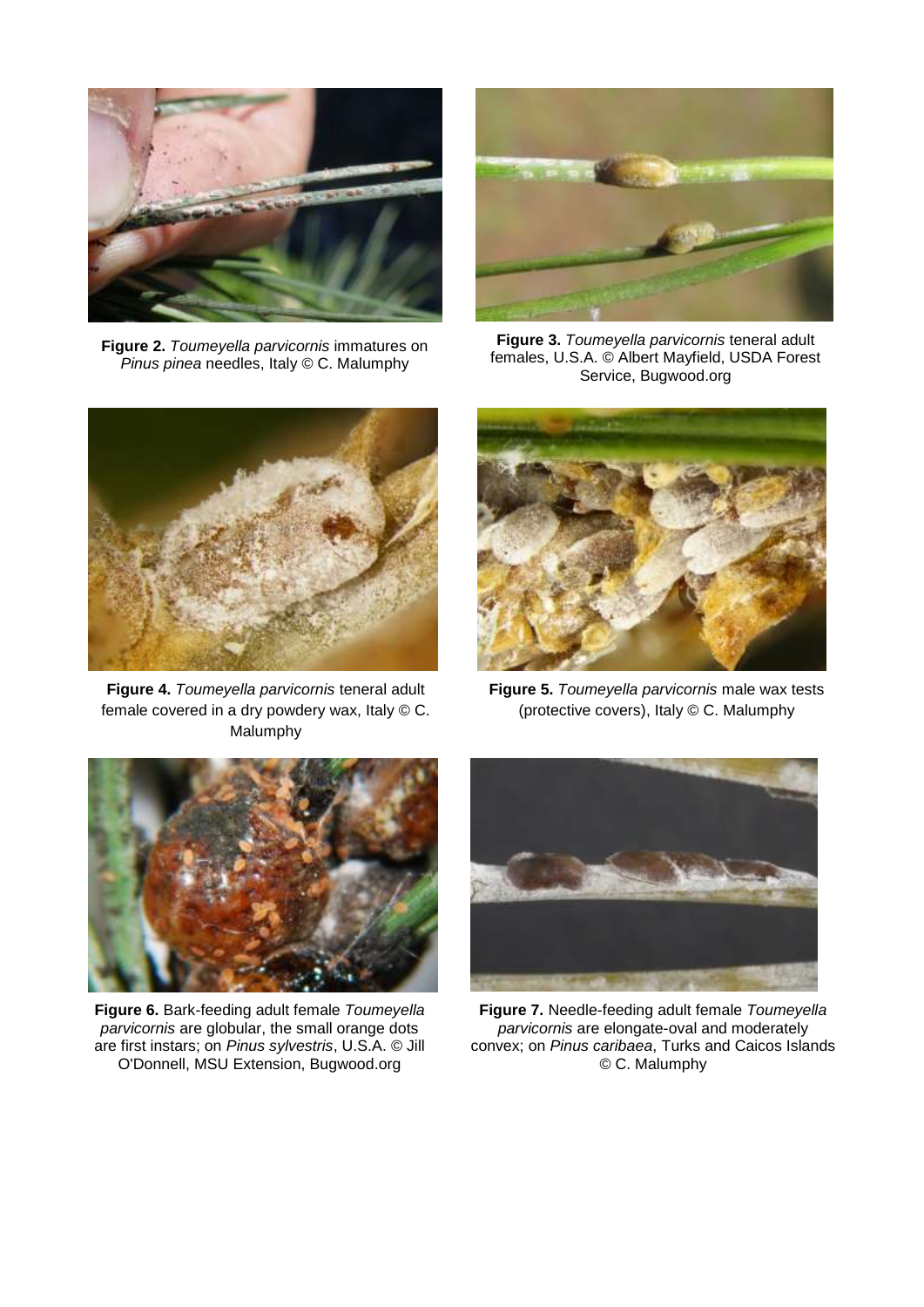

**Figure 8.** *Pinus pinea* bark covered in sooty mould growing on honeydew excreted by *Toumeyella parvicornis*, Italy © C. Malumphy



**Figure 9.** Objects below pine trees infested with *Toumeyella parvicornis* become black with sooty mould growing on honeydew, Italy © C. Malumphy



**Figure 10.** *Pinus pinea* infested with *Toumeyella parvicornis* showing needle loss, Italy © C. Malumphy



**Figure 11.** *Pinus pinea* infested with *Toumeyella parvicornis* showing severe needle loss, flagging and decline, Italy © C. Malumphy



**Figure 12.** New growth of *Pinus caribaea* is white due to a conspicuous covering of wax secreted by *Toumeyella parvicornis*, Turks and Caicos Islands © C. Malumphy



**Figure 13.** New growth of *Pinus caribaea* infested with *Toumeyella parvicornis* appears to be covered in snow, Turks and Caicos Islands © C. Malumphy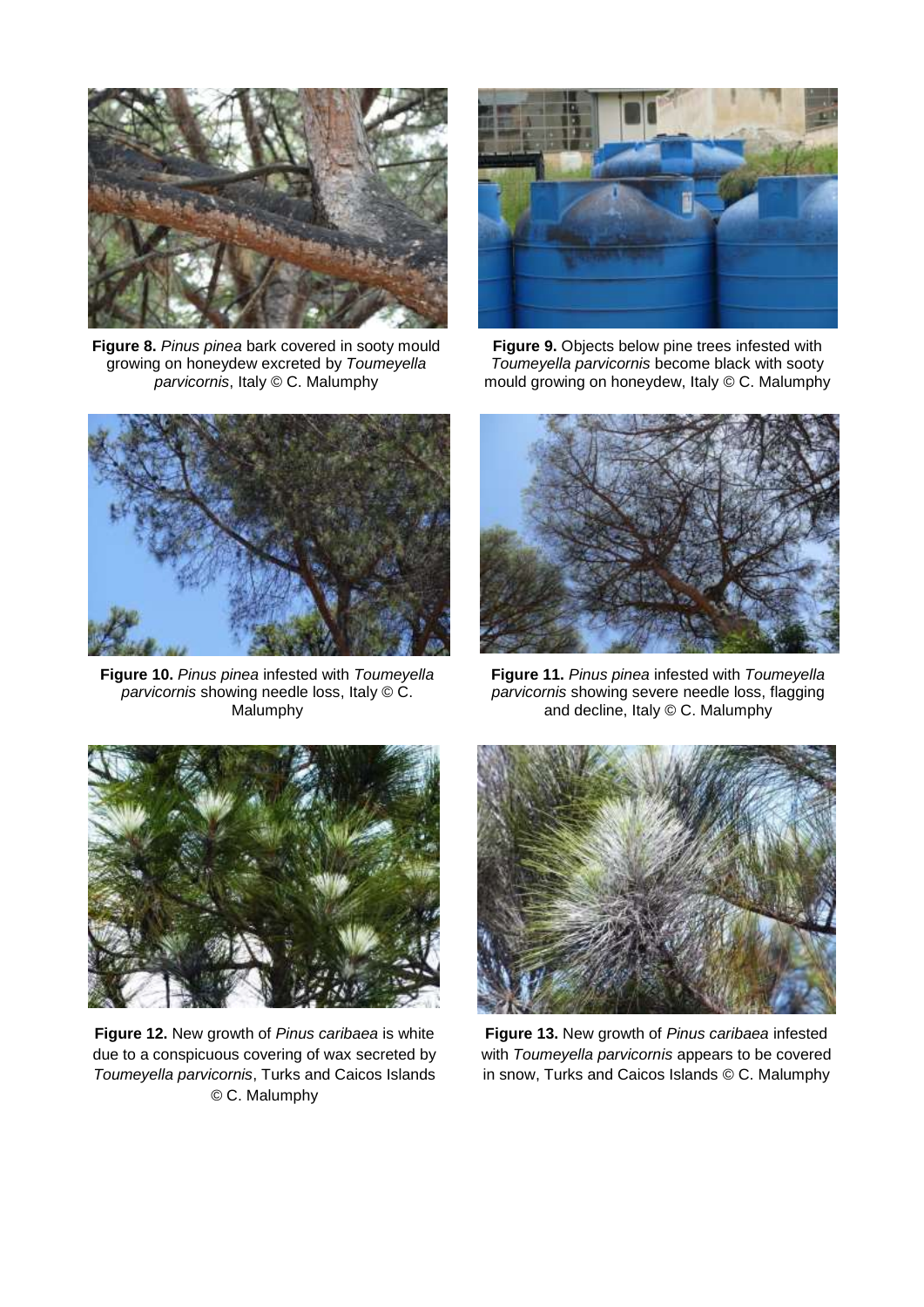## **Geographical Distribution**

*Toumeyella parvicornis* is native to the Nearctic region, occurring from Mexico, throughout the United States except the north-west, and into south-central Canada. It has recently been introduced to Puerto Rico, Turks and Caicos Islands and Italy.

#### **Host Plants**

*Toumeyella parvicornis* feeds exclusively on *Pinus* species (Pinaceae) including: jack pine, *P. banksiana*; lodgepole pine, *P. contorta*; shortleaf pine, *P. echinata*; slash pine, *P. elliotti*; spruce pine, *P. glabra*; mugo pine, *P. mugo*; longleaf pine, *P. palustris*; stone pine, *P. pinea*; Scots pine, *P. sylvestris*; loblolly pine, *P. taeda*; and Virginia pine, *P. virginiana*.

It is not yet known how susceptible Scots pine is to *T. parvicornis* and it is interesting to note that *T. parvicornis* was not recorded on *P. pinea* until it was introduced to Italy.

## **Description**

*Toumeyella parvicornis* eggs are ovoid, pinkish, almost transparent, and about 0.4 mm long. First-instar nymphs, commonly called crawlers, are oval, orange or reddish and have six legs (Fig. 6). Older nymphs are pinkish, legless, oval and convex (Fig. 2). Adult females occur in two distinct forms being oval and strongly convex in shape when feeding on the bark (Fig. 6), or elongate and moderately convex when on the needles (Fig. 7). They are initially greenish (Fig. 3), becoming reddish-brown with cream or dark brown speckles or stripes (Fig. 1), and they may secrete large quantities of white powdery wax (Fig. 4). This wax quickly disappears with wind and rain. Mature females are a uniform dark brown (Figs 6-7). At times the adult females overlap each other on the twigs or needles. They attain a maximum length of 4.4 mm and width of 4 mm. The male wax tests (protective covers) are oval, white, translucent, and about 3.0 mm long (Fig. 5). Adult males are winged and resemble small flies but are rarely seen.

## **Biology**

*Toumeyella parvicornis* is highly adaptable with the number of generations varying according to abiotic conditions; it has one generation per year in the northern limit of its range in Canada and North East U.S.A., three or four generations in southern U.S.A., and breeds continuously under the tropical conditions in the Caribbean with five or more generations each year. It is sexually reproductive and each adult female lays about 500 eggs, which are protected under the female body. Females have three immature stages prior to becoming adults, while males have four immature stages (including a pre-pupa and pupa).

#### **Dispersal and Detection**

The main natural dispersal stage is the first nymphal-instar, often referred to as the 'crawler'. Crawlers wander over the host in search of a suitable feeding site and once they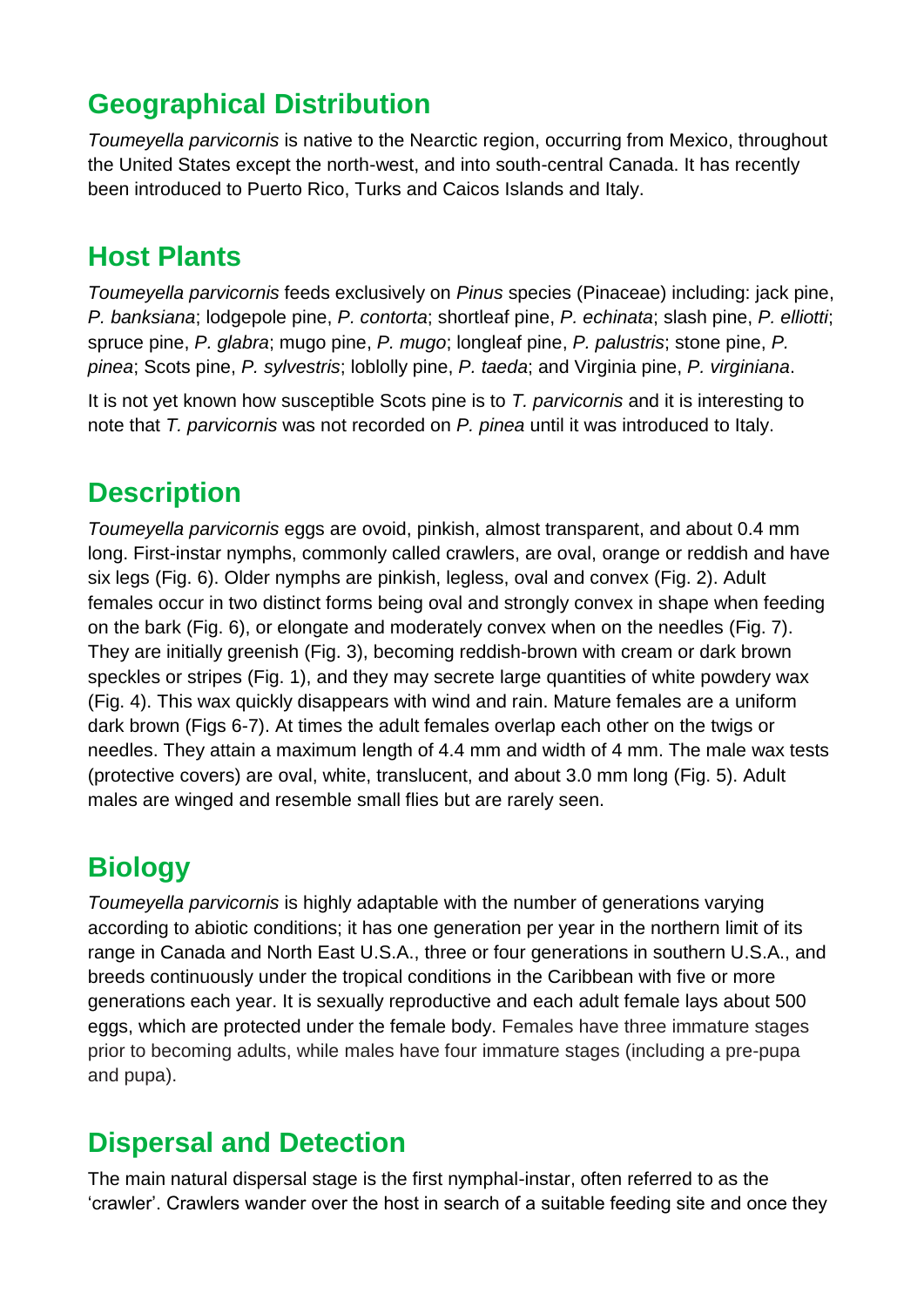have inserted their mouthparts the females are largely sessile. Adult males are winged and fly in search of a mate, but cannot establish new populations. Natural dispersal over longer distances is primarily by wind (recently demonstrated in the Turks and Caicos Islands using sticky traps) and phoresy (being carried on other animals). International spread is most likely to occur in plant trade. The pathway of introduction to the Turks and Caicos Islands is suspected to be with the import of infested Christmas trees, whereas the pathway of introduction to Italy is unknown.

In Italy the first signs of an infestation of *T. parvicornis* may be seen in early spring when the first generation starts to feed. The scales excrete enormous quantities of honeydew which can give the pine tree a shiny appearance, particularly on the bark. Thick black sooty moulds develop on the honeydew turning the bark and needles black (Fig. 8). The ground and objects below the infestation can also turn black (Fig. 9). New growth may turn white due to large quantities of wax secreted by the young females (Figs 12-13) although this was quickly disappears with wind and rain. There is yellowing, needle loss, and flagging (die back) (Figs 10-11). There can be a general decline in the health of the tree and eventually susceptible trees may be killed.

Surveying and monitoring for the scale can be very difficult on mature *P. pinea* due to the height of the trees (often 15-20m) and there are no branches or needles available for inspection at the base of the tree. Therefore a cherry-picker is essential to monitor the pest and to take samples.

*Toumeyella parvicornis* can easily be confused in the field with related species, such as striped pine scale *Toumeyella pini* (King), a Nearctic pest of pine that has a similar biology to *T. parvicornis*, and has recently been introduced to the Bahamas.

#### **Economic Impact**

*Toumeyella parvicornis* periodically causes mortality of seedlings and saplings of hard pines and severe damage to pole stands in North America. Feeding by the nymphs and adult females causes needle loss and branches to die. Heavily attacked trees turn yellow and finally die. The honeydew excreted by the scale insects and associated sooty moulds hinders photosynthesis and contributes to tree weakening.

*Toumeyella parvicornis* rapidly killed pine trees in the Turks and Caicos Islands and devastated the pine forests, causing expiration of the pine in many areas. The tropical climate allowed the scales to breed continuously throughout the year and there was a lack of natural enemies. The pines appear to have been environmentally stressed, largely due to insufficient water, and were, therefore, more vulnerable and less resilient to an introduced exotic pest. It is highly unlikely that *T. parvicornis* will have a similar dramatic impact to the pine forests in Europe due to less favourable climatic conditions for the scale insect and the forests are likely to be more resilient.